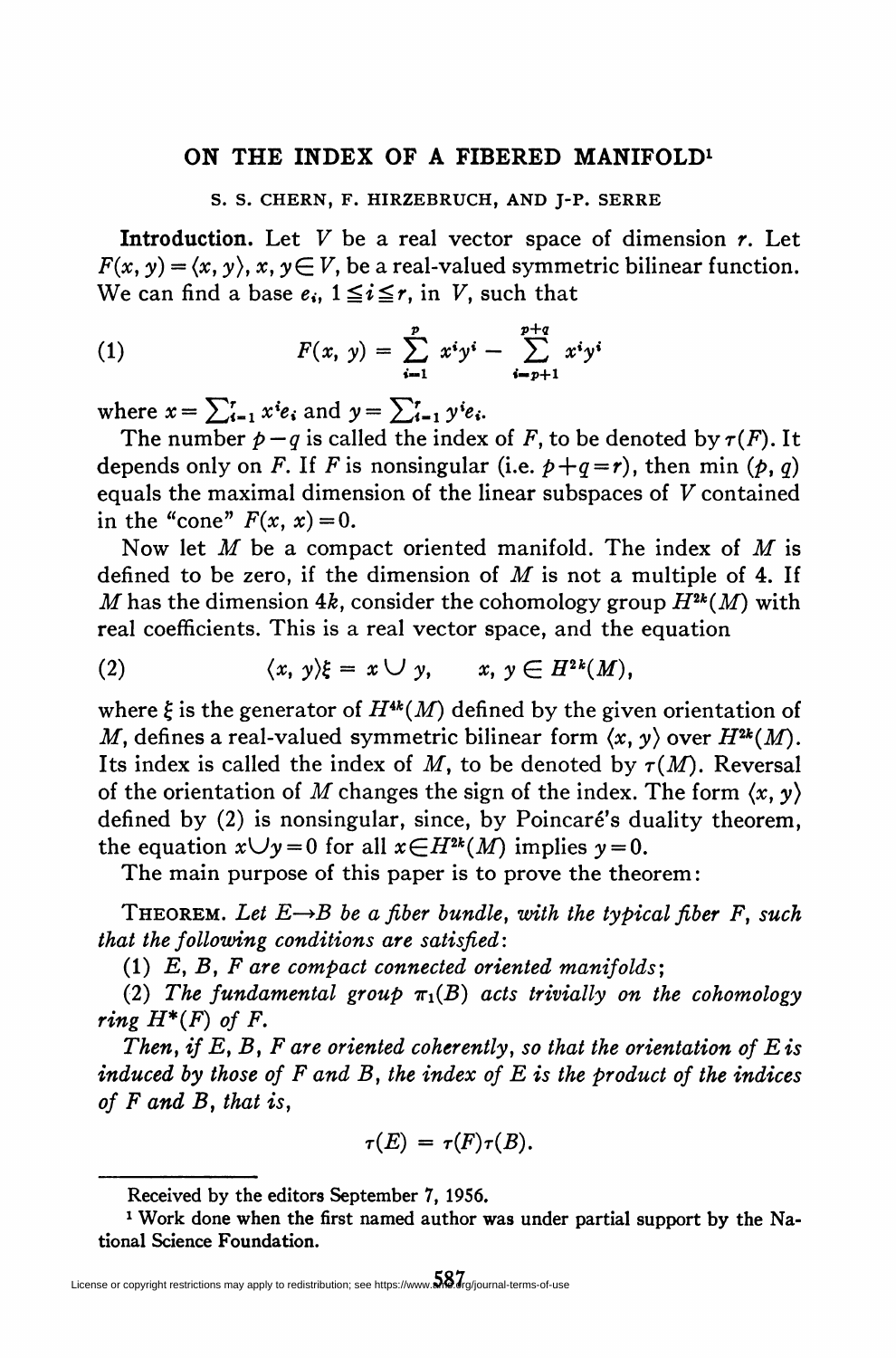REMARK. We do not know whether condition (2) and the connectedness hypothesis of condition  $(1)$  are necessary. For instance, let E be an *n*-sheeted covering of B (the spaces B and E still being compact oriented manifolds); is it true that  $\tau(E) = n\tau(B)$ ? We know the answer to be positive only when  $B$  possesses a differentiable structure: in that case, according to a theorem of one of us,  $\tau(B)$  (resp.  $\tau(E)$ ) is equal to the Pontriagin number  $L(B)$  (resp.  $L(E)$ ) and it is clear that  $L(E)=n \cdot L(B)$ .

1. Algebraic properties of the index of a matrix. Let  $e_i$ ,  $1 \leq i \leq r$ , be a base in V. A real-valued symmetric bilinear function  $\langle x, y \rangle$  defines a real-valued symmetric matrix  $C = (c_{ij}), c_{ij} = \langle e_i, e_j \rangle, 1 \leq i, j \leq r,$ and is determined by it. The index of the bilinear function is equal to the index  $\tau(C)$  of C, if we define the latter to be the excess of the number of positive eigenvalues over the number of negative eigenvalues of  $C$ , each counted with its proper multiplicity. We have the following properties of the index of a real symmetric matrix:

For a nonsingular  $(r \times r)$ -matrix T we have

$$
\tau(C) = \tau({}^{t}TCT).
$$

Here, as always, we denote by  $T$  the transpose of T. For nonsingular square matrices  $A, L$  (with  $A$  symmetric) we have

(4) 
$$
\tau \begin{pmatrix} 0 & 0 & L \\ 0 & A & 0 \\ tL & 0 & 0 \end{pmatrix} = \tau \begin{pmatrix} 0 & L \\ tL & 0 \end{pmatrix} + \tau(A) = \tau(A).
$$

Here and always we make use of the convention that the index of the empty matrix is zero.

To prove (4) it is enough to show that

(5) 
$$
\tau \begin{pmatrix} 0 & L \\ iL & 0 \end{pmatrix} = 0.
$$

In this case, r is even. Put  $r = 2\mu$ . Obviously, the cone  $F(x, x) = 0$  of the symmetric bilinear function  $F(x, y)$  belonging to the matrix

$$
\begin{pmatrix} 0 & L \\ {}^t\!L & 0 \end{pmatrix}
$$

contains a linear space of dimension  $\mu$ . Thus min  $(p, q) \geq \mu$ . On the other hand,  $p+q=2\mu$ . Therefore,  $p=q$  and  $\tau=0$ .

Lemma 1. Let C be a real, symmetric, nonsingular matrix of the form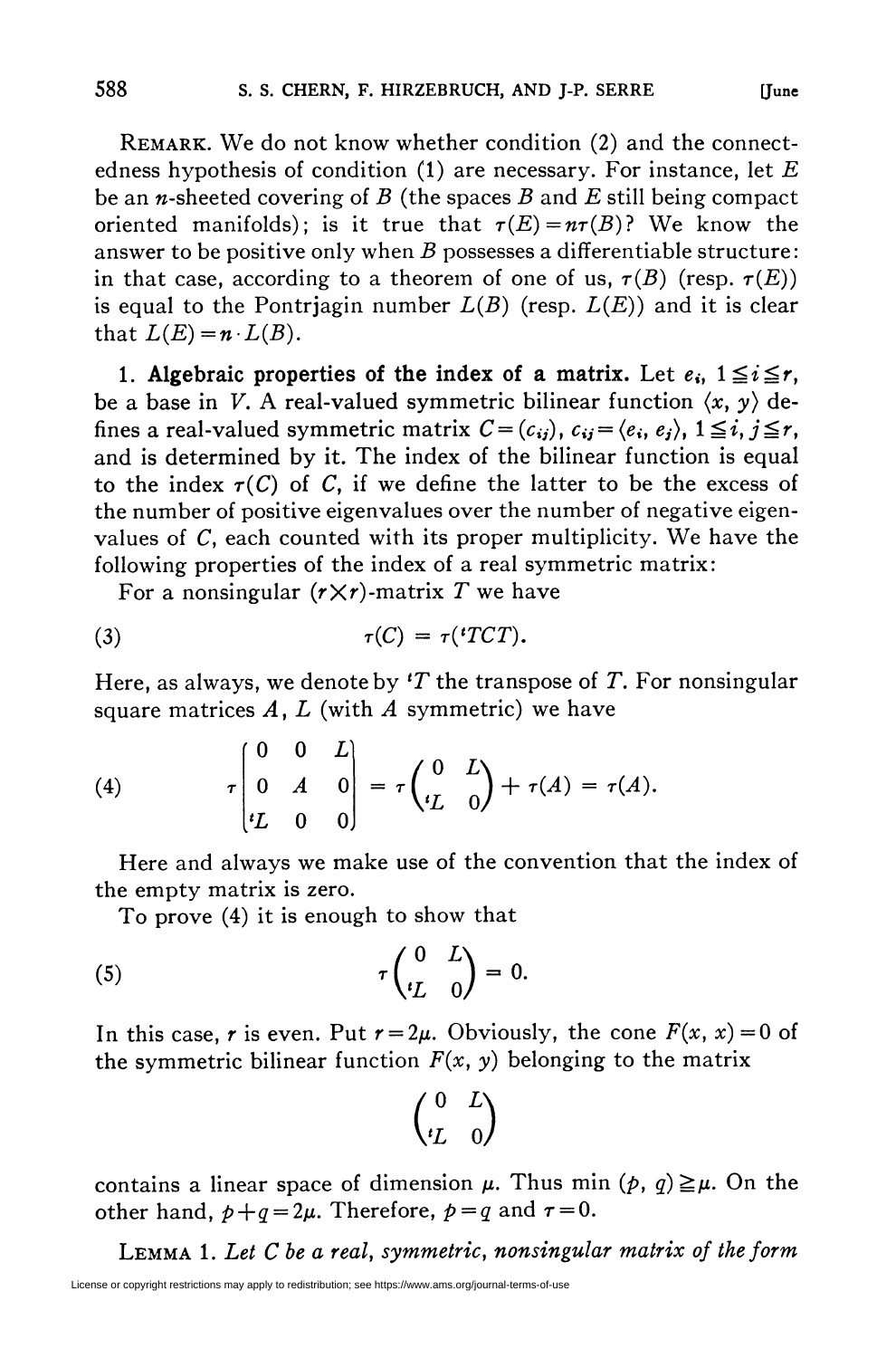$$
C = \begin{bmatrix} 0 & L_0 \\ \cdot & \cdot \\ L_m & \cdot \end{bmatrix}
$$

where  $L_0, \cdots, L_m$  are square matrices (empty matrices are admitted) and where  $L_i$  is the transpose of  $L_{m-i}$ . Then

$$
\tau(C) = \tau \begin{pmatrix} 0 & L_0 \\ \cdot & \cdot \\ L_m & 0 \end{pmatrix} = \begin{cases} 0, & \text{if } m \text{ is odd,} \\ \tau(L_n), & \text{if } m = 2n. \end{cases}
$$

PROOF. We put

(6) 
$$
C_{\lambda} = \begin{bmatrix} 0 & L_0 \\ \cdot & \cdot \\ L_m & \lambda \end{bmatrix}, \qquad \qquad 0 \leq \lambda \leq 1.
$$

Since det  $(C_{\lambda}) = \pm \prod_{i=0}^{m} \det(L_i) \neq 0$ , the index  $\tau(C_{\lambda})$  is obviously independent of  $\lambda$ , so that  $\tau(C) = \tau(C_1) = \tau(C_0)$ . By (4) we have  $\tau(C_0) = 0$ resp.  $\tau(C_0) = \tau(L_n)$ , q.e.d.

Lemma 2. Let A and B be two square matrices, which are either both symmetric or both skew-symmetric. Then their tensor product  $A \otimes B$  is symmetric, and

(7) 
$$
\tau(A \otimes B) = \tau(A)\tau(B) \text{ or } 0,
$$

according as both A and B are symmetric or skew-symmetric.

Suppose first that A and B are both symmetric. Let  $\alpha_i>0$ ,  $\alpha_i<0$ ,  $1 \leq i \leq p$ ,  $p + 1 \leq j \leq p+q$ , be the nonzero eigenvalues of A and  $\beta_k > 0$ ,  $\beta_i$ <0,  $1 \leq k \leq p'$ ,  $p' + 1 \leq l \leq p' + q'$  be the nonzero eigenvalues of B. Then the nonzero eigenvalues of  $A \otimes B$  are  $\alpha_u \beta_t$ ,  $1 \le u \le p+q$ ,  $1 \le t \le p' + q'$ . It follows that

$$
\tau(A\otimes B)=p p'+qq'-pq'-p'q=\tau(A)\tau(B).
$$

Now let A and B be both skew-symmetric. By applying  $(3)$  to the matrix  $C = A \otimes B$  we can suppose that A and B are both of the form

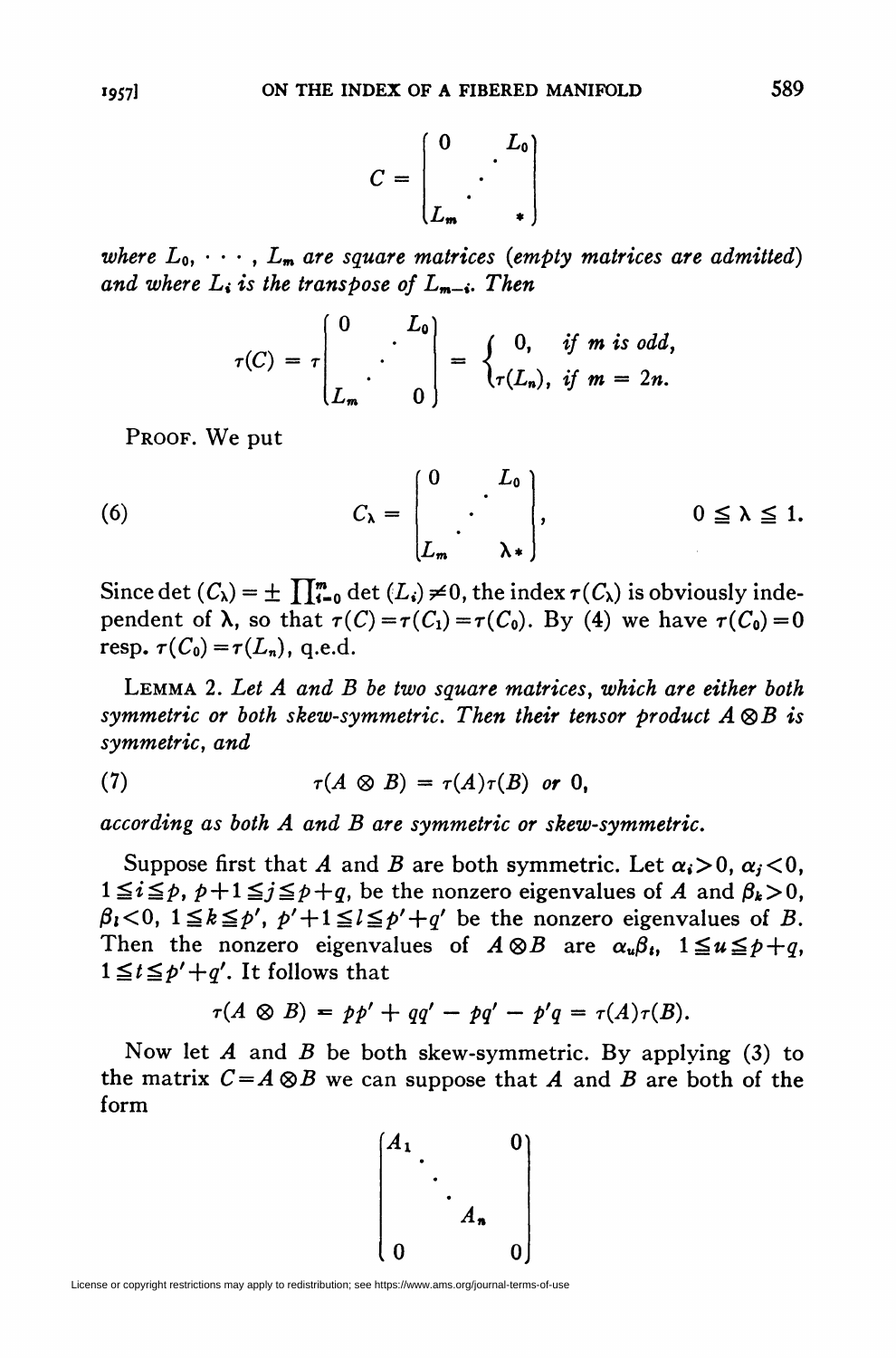where each  $A_i$  is a 2 $\times$ 2 block:

$$
A_i = \begin{pmatrix} 0 & 1 \\ -1 & 0 \end{pmatrix} = J.
$$

Since

$$
\tau\left(\begin{pmatrix}0&1\\-1&0\end{pmatrix}\otimes\begin{pmatrix}0&1\\-1&0\end{pmatrix}\right)=\tau\begin{pmatrix}0&J\\-I&0\end{pmatrix}=0,
$$

we have  $\tau(A \otimes B) = 0$ .

2. Poincaré rings. We consider a graded ring  $A$  with the following properties:

(1) In the direct sum decomposition

$$
A = \sum_{0 \leq r < \infty} A^r
$$

of  $A$  into the subgroups of its homogeneous elements, each  $A^r$  is a real vector space of finite dimension. There exists an *n* with  $A^r = 0$ for  $r > n$  and with dim  $A^n = 1$ .

(2) If  $x \in A^i$ ,  $y \in A^i$  then  $xy \in A^{i+j}$  and

 $xv = (-1)^{ij}vx.$ 

Let  $\xi \neq 0$  be a base element of  $A<sup>n</sup>$ . Relative to  $\xi$  we define a bilinear pairing  $\langle x, y \rangle$  of  $A^r$  and  $A^{n-r}$  into the real field by the equation

$$
\langle x, y \rangle \xi = xy, \qquad x \in A^r, y \in A^{n-r}.
$$

Let  $i_{n-r}$  be the linear mapping of  $A^{n-r}$  into  $(A^r)^*$ , the dual vector space of A<sup>r</sup>, which assigns to  $y \in A^{n-r}$  the linear function  $\langle x, y \rangle$  on  $A^r$  ( $x \in A^r$ ).

A graded ring A is called a Poincaré ring if it satisfies  $(1)$ ,  $(2)$  and has moreover the following property:

(3) The mapping  $i_{n-r}$  is a bijection of  $A^{n-r}$  onto  $(A^r)^*$ .

A consequence of (3) is

$$
\dim A^r = \dim A^{n-r}, \qquad \qquad 0 \leq r \leq n.
$$

The cohomology ring of a compact orientable manifold is a Poincaré ring.

A differentiation in a Poincaré ring  $A$  is a linear endomorphism  $d: A \rightarrow A$ , satisfying the following conditions:

\n- (
$$
\alpha
$$
)  $dA^r \subset A^{r+1}$ ;
\n- ( $\beta$ )  $dd = 0$ ;
\n- ( $\gamma$ )  $d(xy) = (dx)y + (-1)^r x(dy)$ , if  $x \in A^r$ ;
\n- ( $\delta$ )  $dA^{n-1} = 0$ .
\n

License or copyright restrictions may apply to redistribution; see https://www.ams.org/journal-terms-of-use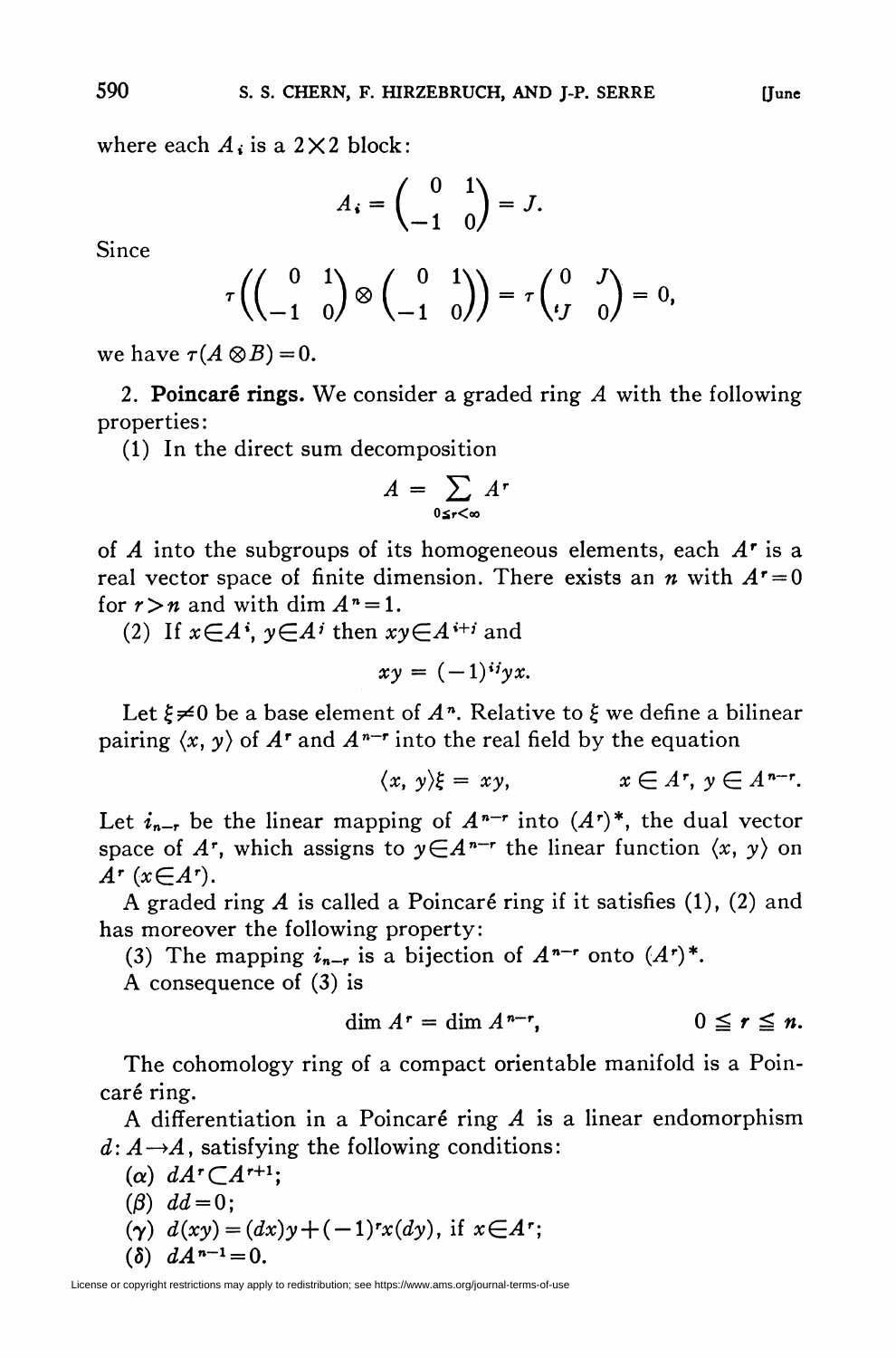As is well known, such a differentiation defines a derived ring  $A' = d^{-1}(0)/dA$ . If we put  $A' = d^{-1}(0)\bigcap A^r/dA^{r-1}$ , we have the direct sum decomposition

$$
A'=\sum_{0\leq r\leq n}A'^{r},
$$

and A' is a graded ring. It is easy to verify that, if  $x' \in A'$ ,  $y' \in A''$ , then  $x'y' \in A'^{i+j}$ , and

$$
x'y' = (-1)^{ij}y'x'.
$$

From the property ( $\delta$ ) of d we have dim  $A'^{n} = 1$ . Thus A' satisfies (1) and (2) with the same maximal degree  $n$  as  $A$ . We denote the residue class of  $\xi$  in  $A'^n$  by  $\xi'$ . Relative to  $\xi'$  we have the linear mapping

$$
i'_{n-r}: A'^{n-r} \to (A'^r)^*.
$$

LEMMA 3. The derived ring of a Poincart ring with differentiation is a Poincaré ring, i.e.  $i'_{n-r}$  is bijective.

It remains to prove that  $A'$  has the property (3) in the definition of a Poincaré ring. Let  $x \in A^r$ ,  $y \in A^{n-r-1}$ . By property (8) of d, we have

 $0 = d(xy) = (dx)y + (-1)^{r}x(dy).$ 

This gives

(8) 
$$
\langle dx, y \rangle = (-1)^{r-1} \langle x, dy \rangle,
$$

a relation which is independent of the choice of  $\xi$ . This relation is equivalent to saying that the following diagram is commutative:



where  $(A<sup>r</sup>)$ <sup>\*</sup> is the dual space of  $A<sup>r</sup>$ , and 'd is the dual homomorphism of d. We have the canonical isomorphism

$$
(A'^{r})^* \cong 'd^{-1}(0) \cap (A^{r})^*/^t d(A^{r+1})^*.
$$

The above diagram shows that  $i_{n-r}$  induces an isomorphism, namely  $i'_{n-r}$ , of  $A'^{n-r}$  onto  $(A'^{r})^*$ . It follows that  $A'^{r}$  and  $A'^{n-r}$  are dually paired into the real field relative to the element  $\xi \in A'^n$ , which is the residue class of £.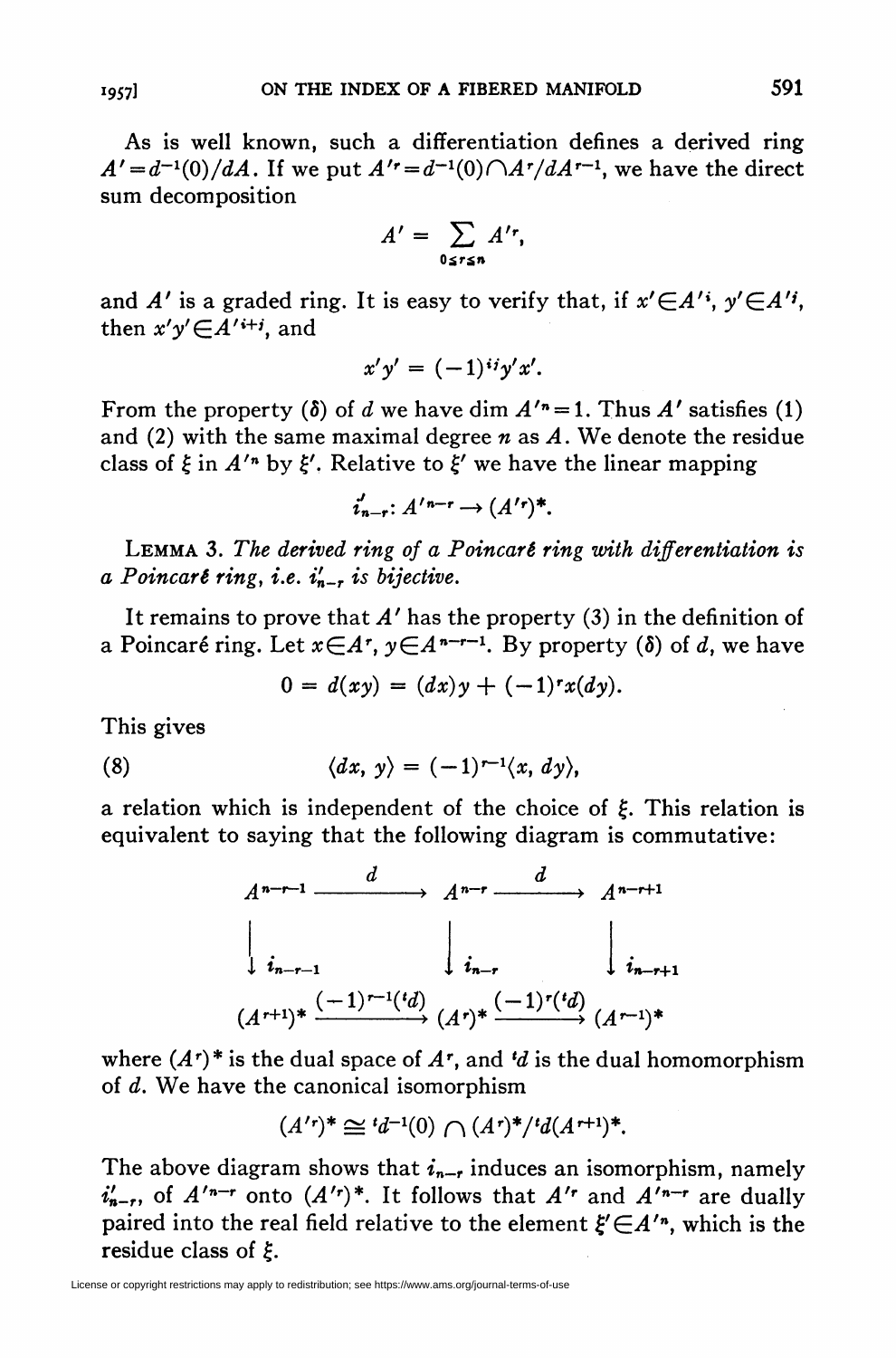In analogy with the index of an oriented manifold we can define the index  $\tau_{\xi}(A)$  of our Poincaré ring A relative to  $\xi$ . It is to be zero, if  $n=0$ , mod 4. If  $n=4k$ ,  $\tau_{\ell}(A)$  is to be the index of the bilinear function  $\langle x, y \rangle$ ,  $x, y \in A^{2k}$ . Obviously,  $\tau_t(A) = \tau_{t_1}(A)$ , if  $\xi_1$  is a positive multiple of £.

LEMMA 4. In a Poincaré ring A let  $\xi \neq 0$  be a base of  $A<sup>n</sup>$ , and let  $\xi' \in A'^n$  be the residue class which contains  $\xi$ . Then  $\tau_{\xi'}(A') = \tau_{\xi}(A)$ .

It is only necessary to prove the lemma for the case  $n=4k$ . Let  $Z^{2k} = d^{-1}(0) \bigcap A^{2k}$ ,  $B^{2k} = dA^{2k-1}$ , and let a, b, c be the respective dimensions of  $A^{2k}$ ,  $B^{2k}$ ,  $Z^{2k}$ . It follows immediately from (8) that each of the two spaces  $B^{2k}$  and  $Z^{2k}$  is the orthogonal of the other with respect to the symmetric form  $\langle x, y \rangle$  of  $A^{2k}$ , whence  $a = b + c$ . We have  $B^{2k} \subset Z^{2k} \subset A^{2k}$ . If  $e_i$  is a base of  $A^{2k}$  such that  $e_i \in B^{2k}$  for  $1 \le i \le b$  and  $e_i\in\mathbb{Z}^{2k}$  for  $b+1\leq i\leq c$ , the matrix  $(\langle e_i, e_j\rangle)$  has then the form

$$
\begin{pmatrix} 0 & 0 & L \\ 0 & Q & * \\ L & * & * \end{pmatrix},
$$

where L and Q are square nonsingular matrices, of orders b and  $c - b$ respectively. Its index is  $\tau_t(A)$ , while  $\tau(Q)$  is  $\tau_{t'}(A')$ . By Lemma 1, we get therefore  $\tau_{\ell}(A') = \tau_{\ell}(A)$ , as contended.

3. Proof of the theorem. It suffices to prove the theorem (see Introduction) for the case dim  $E = 4k$ , which we suppose from now on. We consider the cohomology spectral sequence  $E_r^{p,q}$ ,  $2 \le r \le \infty$ , of the bundle  $E\rightarrow B$ , with the real field as the coefficient field. Let

$$
E_r^{\bullet} = \sum_{p+q=s} E_r^{p,q}, \qquad E_r = \sum_{0 \leq s} E_r^{\bullet}, \qquad 2 \leq r \leq \infty.
$$

Each E<sub>r</sub> is a graded ring, satisfying  $E_r^iE_r^{e'}(E_r^{e+i'})$  and also  $E_r^{p,q}E_r^{p',q'}$  $\mathbb{C}E_r^{p+p',q+q'}$ . It has a differentiation  $d_r$ , such that  $E_{r+1}$  is the derived ring of  $E_r$ . In our case  $d_r$  is trivial for sufficiently large r and  $E_{\infty}$ , or  $E_r$  for r sufficiently large, is the graded ring belonging to a certain filtration of the cohomology ring of the manifold  $E$ . The term  $E_2$  of the spectral sequence is by hypothesis (2) of our theorem isomorphic to  $H^*(B, H^*(F)) = H^*(B) \otimes H^*(F)$ , such that

$$
E_2^{p,q} \cong H^p(B, H^q(F)) \cong H^p(B) \otimes H^q(F).
$$

If we identify  $E_2^{p,q}$  with  $H^p(B) \otimes H^q(F)$  under this isomorphism, the multiplication in  $E_2$  is given by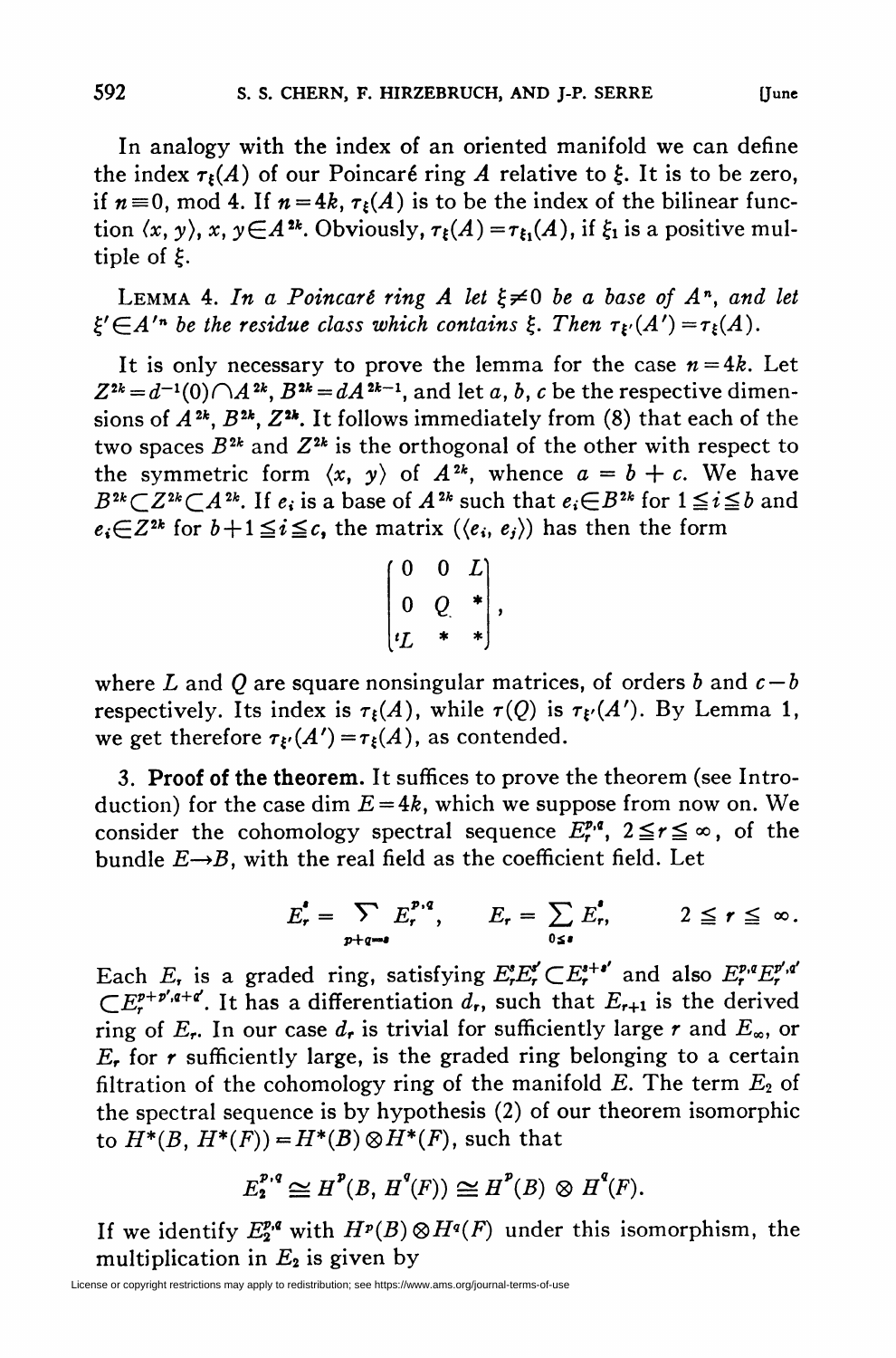$$
(b \otimes f)(b' \otimes f') = (-1)^{p'q}(b \cup b') \otimes (f \cup f'),
$$
  

$$
b \in H^p(B), \qquad b' \in H^{p'}(B), \qquad f \in H^q(F), \qquad f' \in H^{q'}(F).
$$

Let  $m = \dim F$ , so that dim  $B = 4k - m$ . Since B and F are manifolds,  $E_2$  is a Poincaré ring with respect to the grading

$$
E_2 = \sum_{0 \le s < \infty} E_2^s \qquad (E_2^s = 0 \text{ for } s > 4k, \ E_2^{4k} = E_2^{4k-m,m}).
$$

The ring  $E_2$  is isomorphic to the cohomology ring of  $B \times F$ .

The orientations of B, F define a generator  $\xi_2 = \xi_B \otimes \xi_F$  of  $E_2^{\mathcal{L}}$ . Here  $\xi_B$  (resp.  $\xi_F$ ) denotes the generator of  $H^{4k-m}(B)$  (resp.  $H^m(F)$ ) belonging to the orientation of  $B$  (resp.  $F$ ). We wish to prove that

$$
\tau_{\xi_2}(E_2) = \tau(B) \cdot \tau(F).
$$

We have

(9) 
$$
E_2^{2k} = E_2^{2k,0} + E_2^{2k-1,1} + \cdots + E_2^{2k-m,m}
$$

Here some of the  $E_2^{p,q}$  might vanish, in particular  $E_2^{p,q} = 0$  if  $p < 0$ . Clearly, for  $x \in E_2^{2k-q,q}$  and  $y \in E_2^{2k-q',q'}$  we have  $xy = 0$  unless

 $q + q' = m$ .

By Poincaré duality in  $B$  and  $F$ , we have

$$
\dim E_2^{2k-q,q} = \dim E_2^{2k-m+q,m-q}.
$$

Therefore, the symmetric matrix, which defines the bilinear symmetric function over  $E_2^{2k}$ , is, when written in blocks relative to the direct sum decomposition (9), of the form

$$
\begin{bmatrix} 0 & L_0 \\ \cdot & \cdot \\ L_m & 0 \end{bmatrix}
$$

where the  $L_i$  are nonsingular square matrices, such that  $L_i$  is the transpose of  $L_{m-i}$ . By Lemma 1 we obtain

$$
\tau_{\xi_2}(E_2) = 0 \text{ if } m \text{ is odd}, \qquad \tau_{\xi_2}(E_2) = \tau(L_{m/2}) \text{ if } m \text{ is even}.
$$

In the first case the equation  $\tau_{\xi_2}(E_2) = \tau(B)\tau(F)$  is proved, since  $\tau_{\xi_2}(E_2) = \tau(F) = 0$ . In the latter case we have

$$
E_2^{2k-m/2,m/2}=H^{2k-m/2}(B)\otimes H^{m/2}(F),
$$

License or copyright restrictions may apply to redistribution; see https://www.ams.org/journal-terms-of-use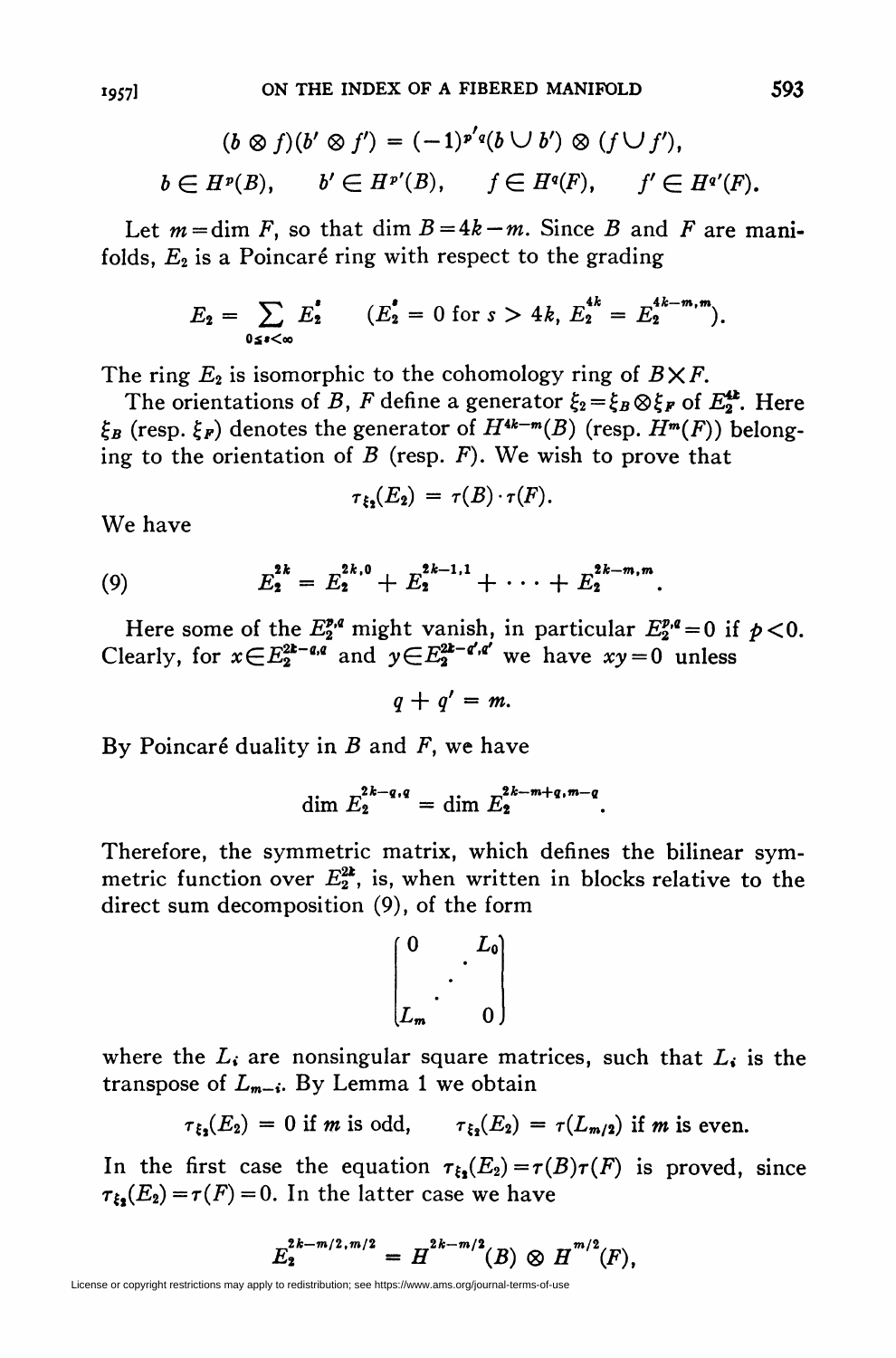and it is clear that up to the sign  $(-1)^{m/2}$  the matrix  $L_{m/2}$  is the tensor product of the two matrices defining the bilinear forms of  $B$  and  $F$ . If  $m/2$  is odd, both matrices in this tensor product are skew-symmetric, and we have, by Lemma 2,  $\tau(L_{m/2}) = 0$ ; on the other hand we have  $\tau(B)\tau(F) = 0$ , since dim  $F \neq 0$  (mod 4) and thus by definition  $\tau(F) = 0$ . If  $m/2$  is even, that is, if  $m = 0 \pmod{4}$ , both matrices are symmetric, and Lemma 2 gives:  $\tau(L_{m/2}) = \tau(B)\tau(F)$ . Combining all cases, we get the formula

$$
\tau_{\xi_2}(E_2) = \tau(B)\tau(F)
$$

in full generality.

The differentiation  $d_2$  of  $E_2$  satisfies the conditions of a differentiation in a Poincaré ring given in §2. In fact, dim  $E_{\infty}^{\mathbf{4}} = 1$ , since *E* is a manifold of dimension 4k. Therefore, dim  $E_r^{\text{4k}} = 1$  for  $2 \le r$ . Thus  $d_2$ annihilates  $E_2^{\mathbf{4k-1}}$ ; more generally  $d_r$  annihilates  $E^{4k-1}_r$ . It follows by Lemma 3 that  $E_3$  is a Poincaré ring. It has  $d_3$  as differentiation and therefore  $E_4$  is a Poincaré ring etc. Finally,  $E_{\infty}$  is a Poincaré ring. By Lemma 4 and (10) we get

$$
\tau(B)\tau(F) = \tau_{\xi_2}(E_2) = \tau_{\xi_3}(E_3) = \cdots = \tau_{\xi_{\infty}}(E_{\infty}),
$$

where  $\xi_r$  (resp.  $\xi_\infty$ ) is the image of  $\xi_2$  in  $E_r$  (resp.  $E_\infty$ ).

It remains to prove that  $\tau_{\xi_{\infty}}(E_{\infty}) = \tau(E)$ . The cohomology ring  $H^*(E)$ is filtered:

$$
H^*(E) = D^0 \supset D^1 \supset \cdots \supset D^p \supset D^{p+1} \supset \cdots, \qquad \bigcap D^p = 0,
$$
  
(11) 
$$
D^{p,q} = D^p \bigcap H^{p+q}(E),
$$

$$
D^{p,q} \cdot D^{p',q'} \subset D^{p+p',q+q'}.
$$

We have the filtration

$$
H^{r}(E) = D^{0,r} \supset D^{1,r-1} \supset \cdots \supset D^{r,0} \supset D^{r+1,-1} = 0
$$

and the canonical isomorphism

(12) 
$$
D^{p,q}/D^{p+1,q-1} \cong E^{p,q}_{\infty}.
$$

The ring structure of  $E_{\infty}$  is induced by that of  $H^*(E)$  by the canonical homomorphisms  $D^{p,q} \to E^{p,q}_{\infty}$  (see (12) and (11)). Since  $E^{4k}_{\infty} = E^{4k-m,m}_{\infty}$ . (where  $m = \dim F$ ), we have

(13) 
$$
H^{4k}(E) = D^{4k-m,m} \cong E^{4k-m,m}_{\infty}
$$

and

$$
(14) \t\t\t D4k-i,i = 0 \t\t for  $i < m$ .
$$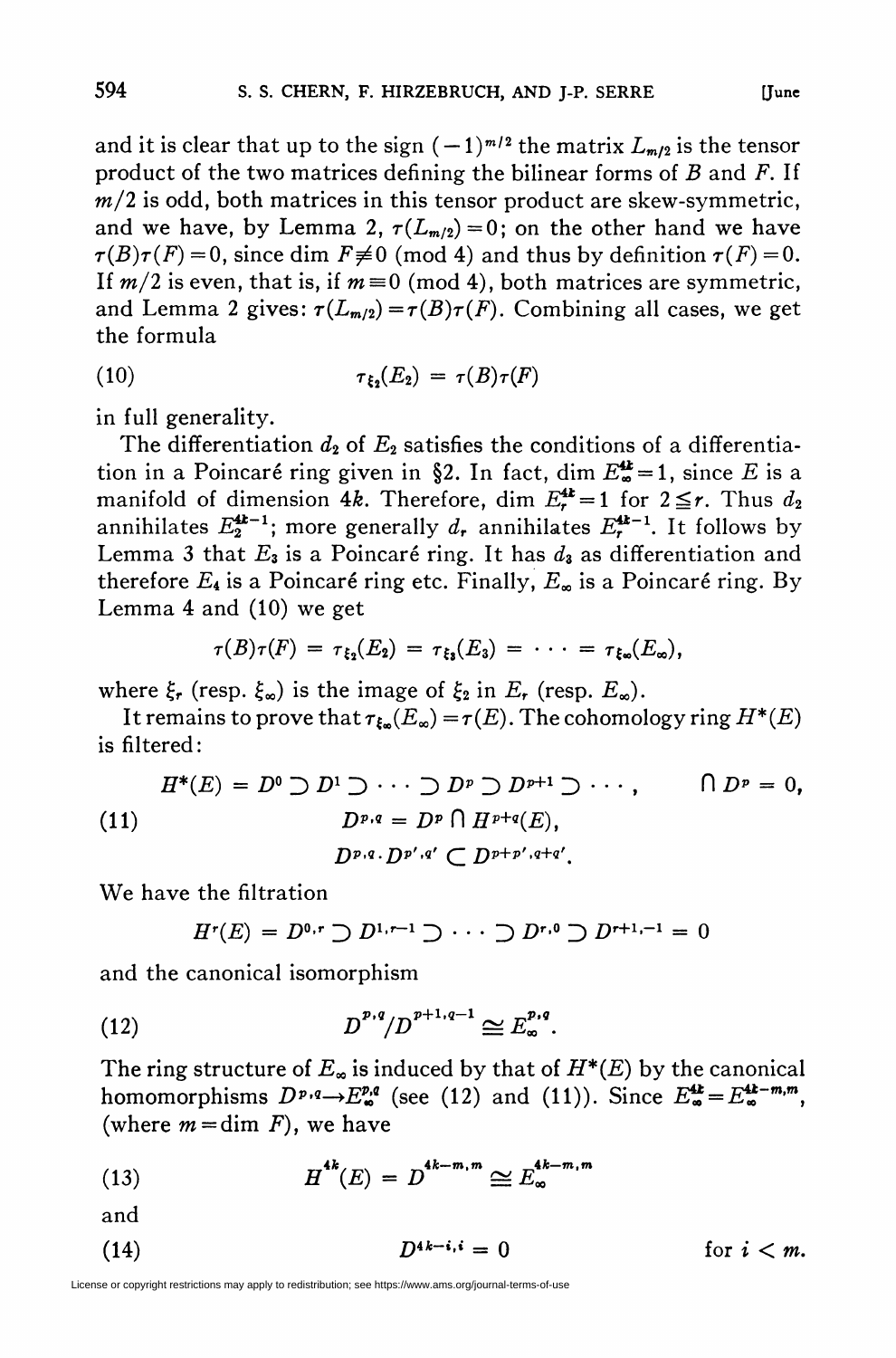Earlier we have chosen a generator  $\xi_{\infty} \in E_{\infty}^{4k}$ . Under the canonical isomorphism (13)  $\xi_{\infty}$  goes over in the generator  $\xi_{B}$  of  $H^{4k}(E)$  belonging to the orientation of  $E$  generated by the given orientations of  $B$  and  $F$  in this order.<sup>2</sup> We now consider the bilinear symmetric function  $\langle x, y \rangle$  over  $H^{2k}(E)$  relative to  $\xi_E$ . Choose a direct sum decomposition of  $H^{2k}(E)$  in linear subspaces,

(15) 
$$
H^{2k}(E) = V_0 + V_1 + V_2 + \cdots + V_m
$$

such that

$$
\sum_{j=0}^q V_j = D^{2k-q,q} \qquad (0 \leq q \leq m).
$$

Here we use that  $D^{2k-\epsilon,*} = D^{2k-m,m}$  for  $s > m$ . By (11) and (14) we have

(16) 
$$
\langle x, y \rangle = 0 \qquad \text{for } x \in V_i, y \in V_j \text{ and } i + j < m,
$$

and moreover by (13)

(17) 
$$
\langle x, y \rangle = \langle \tilde{x}, \tilde{y} \rangle
$$
, for  $x \in V_i$ ,  $y \in V_j$  and  $i + j = m$ ,

where  $\tilde{x}$  (resp.  $\tilde{y}$ ) denotes the image (see (12)) of x (resp. y) in  $E_{\infty}^{2k-4}$ . (resp.  $E_{\infty}^{2k-j,j}$ ) and where on the right side of this equation stands the symmetric bilinear form over  $E_{\infty}^{2k}$  relative to  $\xi_{\infty}$ . Since  $\langle \tilde{x}, \tilde{y} \rangle = 0$  for  $\tilde{x} \in E_{\infty}^{2k-q,q}$ ,  $\tilde{y} \in E_{\infty}^{2k-q',q'}$ , unless  $q+q'=m$ , and since  $E_{\infty}$  is a Poincaré algebra, we can conclude

(18) 
$$
\dim E_{\infty}^{2k-q,q} = \dim E_{\infty}^{2k-m+q,m-q}.
$$

The preceding remarks, in particular (16), (17), (18), imply: The matrix of the symmetric bilinear function over  $H^{2k}(E)$  relative to  $\xi_{\mathbf{B}}$ can be written in blocks with respect to the direct sum decomposition (15) in the form

$$
\begin{bmatrix} 0 & L_0 \\ \cdot & \cdot & \cdot \\ \cdot & \cdot & \cdot \\ L_m & \cdot & \cdot \end{bmatrix}
$$

License or copyright restrictions may apply to redistribution; see https://www.ams.org/journal-terms-of-use

 $2$  This is easy to see when  $E$  is a trivial bundle, in which case it is almost the definition of the orientation of a product of manifolds. The general case can be reduced to this one by comparing the spectral sequence of  $E$  to that of the bundle induced by  $E$  on an open cell of the base, the cohomology being taken with compact carriers.